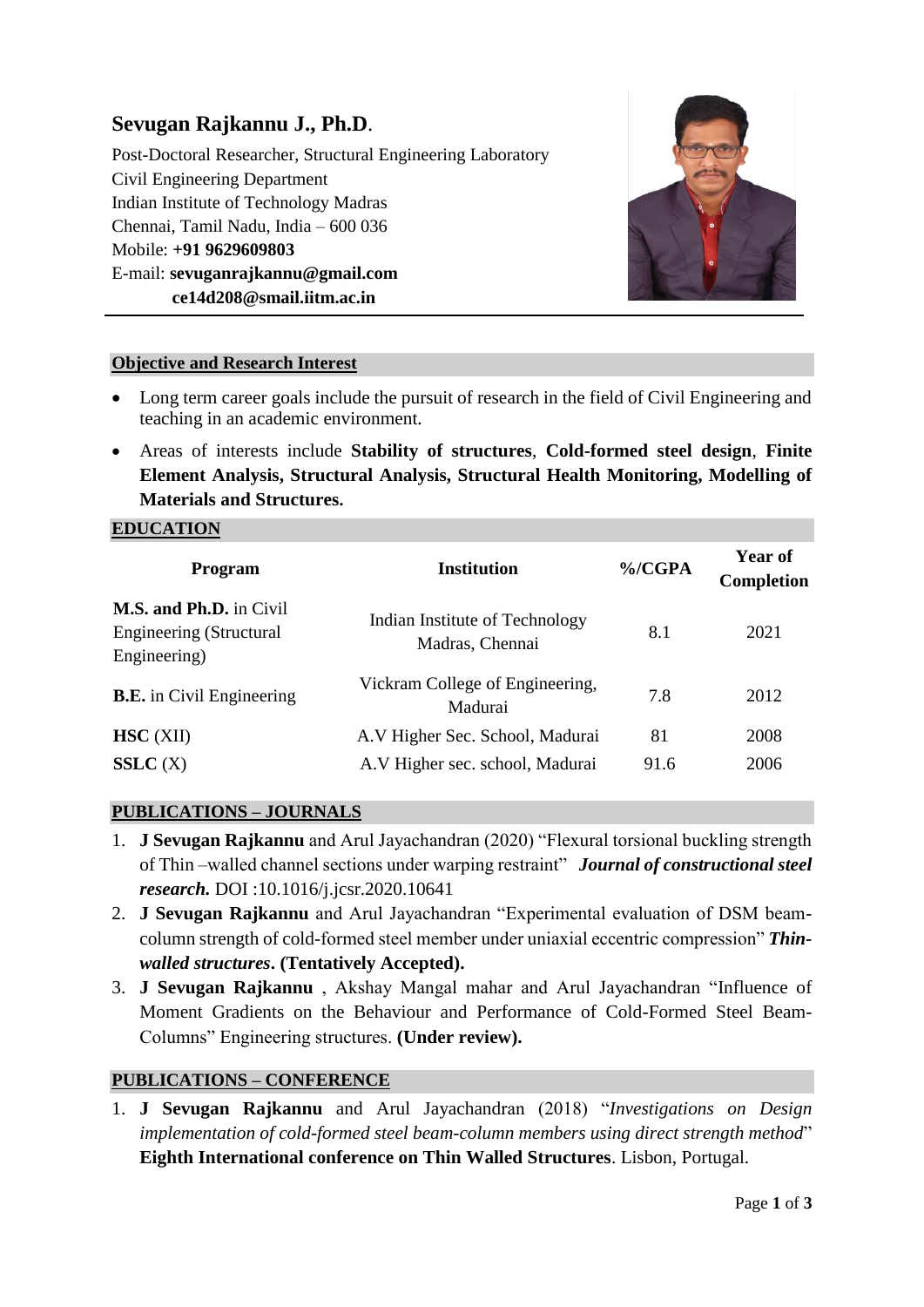- 2. **J Sevugan Rajkannu** and Arul Jayachandran (2019) "*Investigation on effects of warping on the behaviour of cold formed steel beam-columns***"***, Proceedings of the Annual Stability Conference Structural Stability Research Council, St. Louis, Missouri, USA.*
- 3. **J Sevugan Rajkannu** and Arul Jayachandran (2020) "*Investigation on the stability behaviour of cold formed steel beam-columns under bi-axial bending***"***, Proceedings of the Annual Stability Conference Structural Stability Research Council, Atlanda, USA.*
- 4. J Sevugan Rajkannu and Arul Jayachandran(2018) **"Nonlinear framework for Design of cold-formed steel beam-column"** *proceedings of Eleventh Structural Engineering Convention (SEC 2018), Jadavpur University, Kolkata, India.*
- 5. J Sevugan Rajkannu and Arul Jayachandran (2018) "**Numerical study on the effect of warping in cold-formed steel beam-column"** *Proceedings of the International Conference on Advances in construction materials and structures, IIT Roorkee*, *India.*
- 6. J Sevugan Rajkannu, Chinmai Goripathi and Arul Jayachandran(2020) **"Investigation on non-linear interaction framework for zee shaped cold-formed steel beam-column**" *proceedings of Indian structural steel conference", IIT Hyderabad, India.*

### **THESIS PROJECTS**

Beam-column behaviour of cold-formed steel members influenced by cross-section warping **M.S -Ph.D.** 

Cross-sectional warping has been ignored in the cold-formed steel (CFS) design due to its complex behaviour, resulting in a conservative design. In this study, for the first time in the literature, the effect of restrained warping has been incorporated explicitly in the design expression of cold-formed steel members using the direct strength method (DSM). Further, the CFS beam-column design framework has been formulated and evaluated for possible inclusion in revised IS: 801.

#### **TEACHING ASSISTANCE EXPERIENCE**

- Teaching assistance for the following course in IIT Madras
	- o Advance metal structures, Structural stability,
	- o Structural analysis, Basic steel design,
	- o Experimental Techniques, Non-destructive testing (Laboratory Course)

| <b>EMPLOYMENT</b> | <b>Experience:</b>               |  |
|-------------------|----------------------------------|--|
|                   | (From $01/11/2020$ to Till Date) |  |

**Post-Doctoral Researcher**, Department of Civil Engineering, IIT Madras, Chennai.

#### **Research Projects**

- Revision of IS-806, code of practise for structural steel Tubular section in building construction.
- Enhancing the use of tubular section and concrete filled tubular section –Sponsored research project from TATA Steel.

#### **PROFESSIONAL EXPERIENCE** 2 Years

Worked as a Site Engineer in **Jayam consultancy Private Limited**, Chennai.